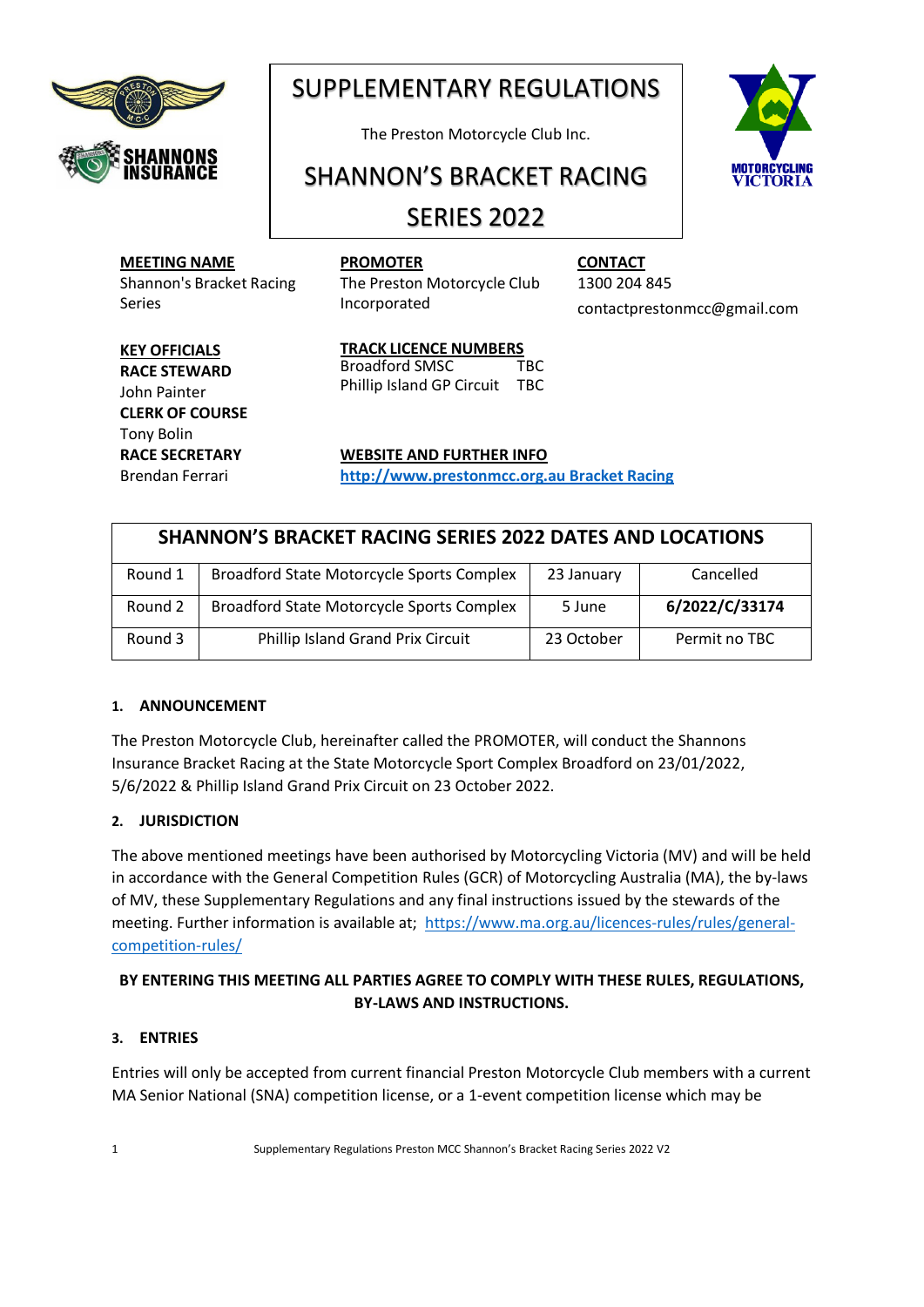purchased for \$75 when entering. Your current license and current club membership card must be produced at sign in.

#### **4. ENTRY FEES**

Broadford - Entry fee is \$150 including GST, transponder hire, rider levies and 1 garage space. Phillip Island - Entry fee is \$300 including GST, transponder hire, rider levies. 1 bike garage space is \$75.

Entries for this event must be completed online at Ridernet. Entry links can be found at <http://www.prestonmcc.org.au/about/events-series/bracket-racing>

NOTE: Entries close 1 week prior to the event. Late entries will incur a fee of \$50.

#### **5. TRANSPONDER REQUIREMENTS**

All machines must be fitted with a transponder prior to entering the circuit for any session. Transponders can be obtained from the timing office on the morning of the event. Machines not fitted with a transponder will be black flagged.

The cost of renting the transponder is included in the entry fee. Transponder brackets are available for purchase from the timing office for \$15.00.

All transponders MUST be returned to the timing office or the Race Secretary as directed at the completion of the event. Damaged and lost transponders must be reported immediately and charges may be incurred.

#### **6. ADMISSION FEES**

Free admission for spectators.

#### **7. MEDICAL SERVICE**

| <b>Broadford SMSC</b>     | Event Medical Team      |
|---------------------------|-------------------------|
| Phillip Island GP Circuit | <b>Event Paramedics</b> |

#### **8. SIGN IN**

Sign in for the abovementioned events will take place from 7.15am on race day.

#### **9. RIDERS BRIEFING**

Attendance at the Riders Briefing is compulsory. The Riders Briefing will take place at 8.30 am on race day.

#### **10. TEMPORARY GUARDIAN**

Riders under the age of 18, if not accompanied by parents, must have a guardianship form filled out prior to the event and presented at sign in. The guardian must be over 18 years must and have Identification.

#### **11. CORNER DUTY**

Will be performed by Race Marshals Victoria and Volunteers.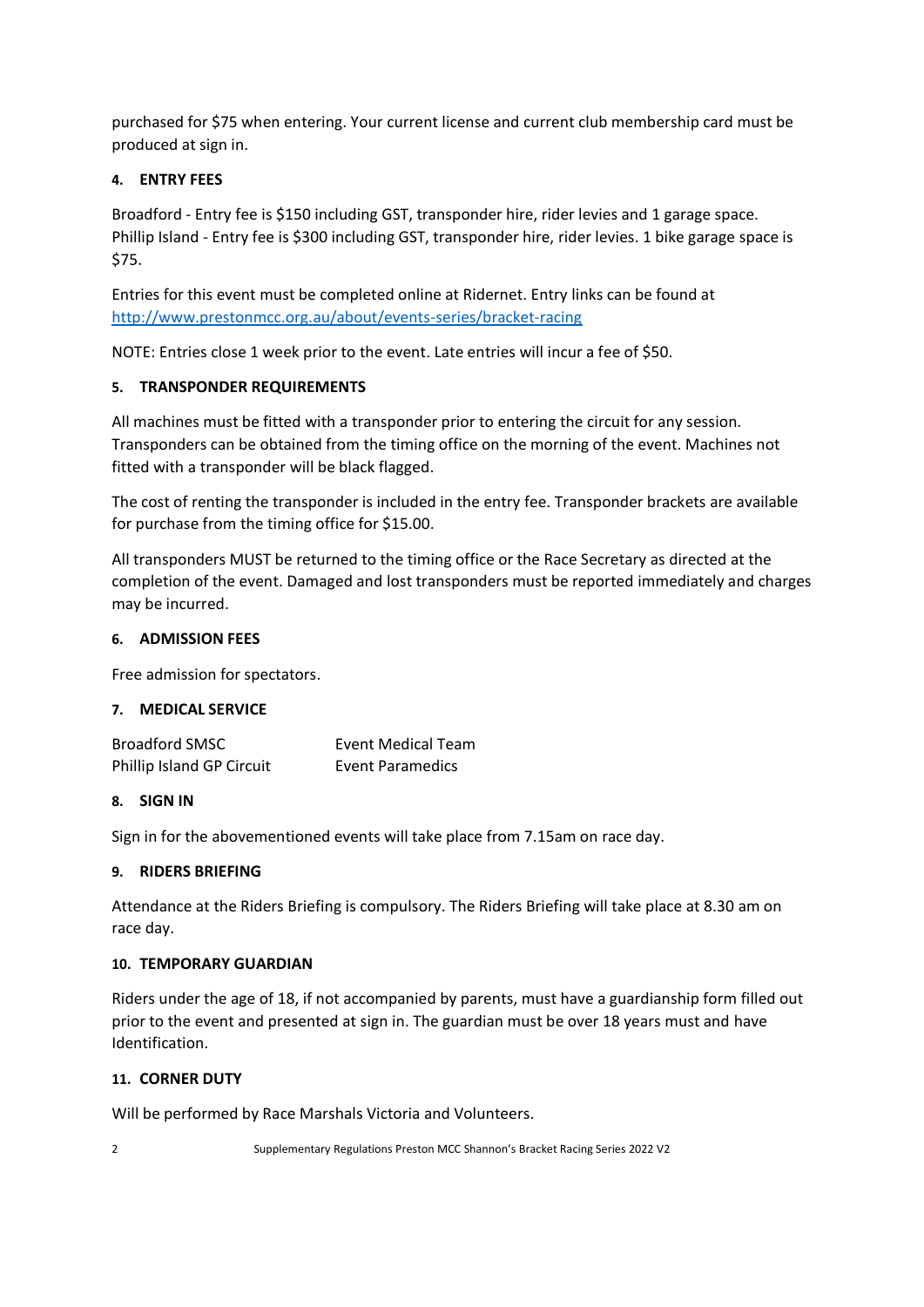#### **12. GRID POSITIONS**

Are determined by the morning qualifying times. Competitors may start from the rear of the grid if they desire.

#### **13. PIT BOARDS**

No Pit Boards are allowed.

#### **14. MACHINE EXAMINATION**

All machines must comply with the current GCR. Scrutineering will be conducted from 7.15am on race day.

#### **15. AWARDS**

Trophies for the first 3 place getters in each Bracket.

#### **16. CAMPING**

Camping is allowed at a cost of \$10 per person per night, payable on site. Broadford Only.

#### **17. CODE OF CONDUCT**

All competitors, officials and parents are reminded of the Motorcycling Australia Member Protection Policy including the Code of Conduct. This policy applies to this series and will be enforced. For further information, please see; [Motorcycling Australia Member Welfare Policy](https://drive.google.com/file/d/1H8jRtfc3ZRDkT6m7KWiKM8PupiMI8GaD/view)

#### **18. TIMETABLE FOR EVENT**

| <b>Machine Examination</b>      | $7:15$ am - 9:00am |
|---------------------------------|--------------------|
| Riders Briefing                 | 8:30am             |
| <b>Qualifying/Racing Starts</b> | 9:05am             |
| <b>Racing Concludes</b>         | 5:00 <sub>pm</sub> |

\*No competition machines are to be started prior to 9:00am\*

#### **19. GENERAL**

- **a)** Noise: Sound emissions must comply with rules 18.4 onward in the current Manual of Motorcycle Sport and not exceed 95dB (A).
- **b)** Numbers & Number plates: Must comply with the current Manual of Motorcycle Sport rule 8.11
- **c)** All riders must comply and use protective clothing and equipment as per rules 8.10 Appendix A: Protective Clothing and Equipment in the current Manual of Motorcycle Sport.
- **d)** Change of Motorcycle: A change of motorcycle may be permitted up to 15 minutes before the start of the race. Notice is to be provided in writing and handed to the secretary of the meeting and approval obtained by the Clerk of Course. Consideration will be given to the replacement vehicle. It should be of similar capacity and capability to avoid breaking out of the allocated bracket.
- **e)** Points Score: As per the current Manual of Motorcycle Sport rule: 8.2.16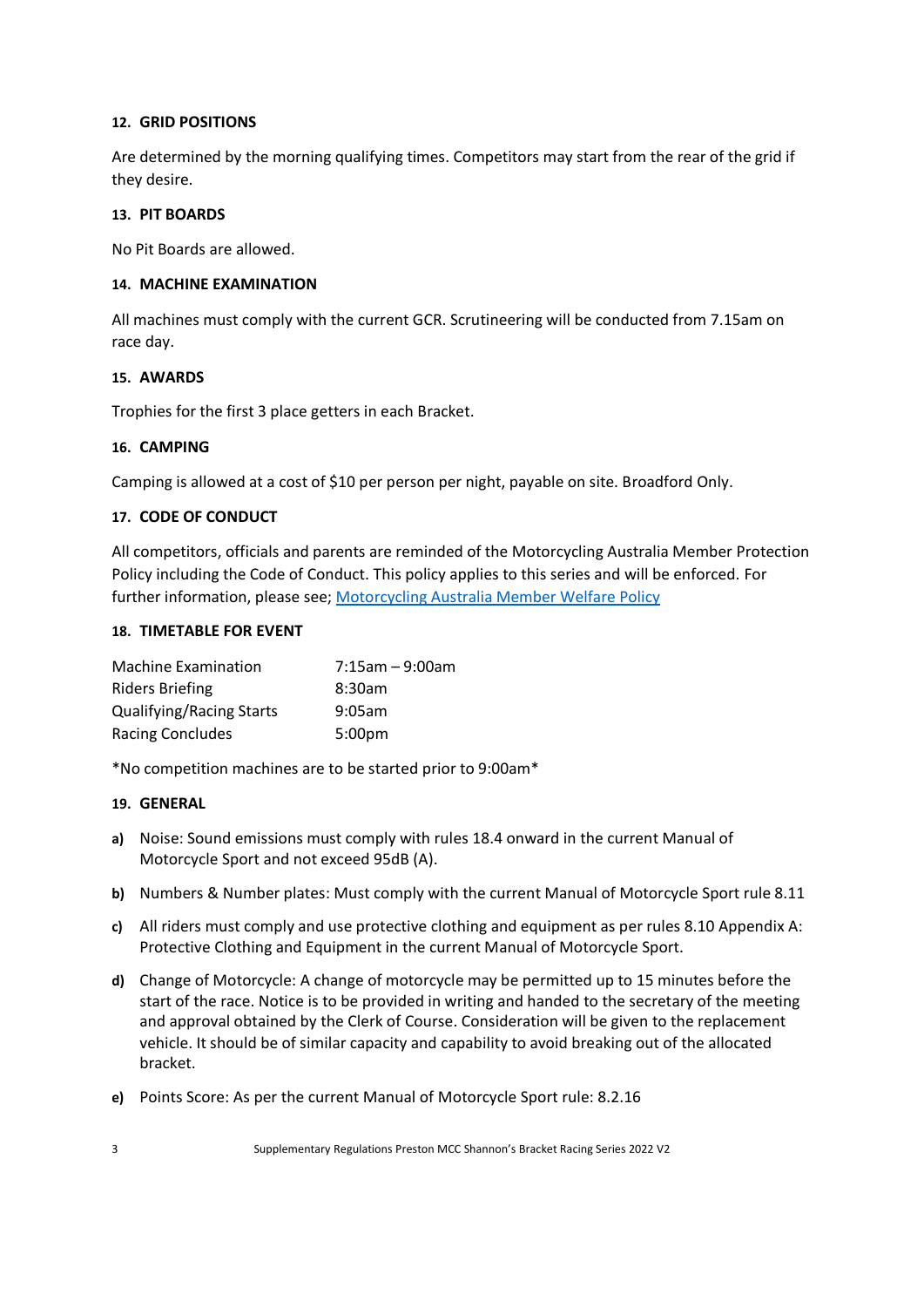- **f)** Riding of Motorcycles: The riding of any unregistered non-competing motorcycles in the pits or car park or camping area is not permitted. Infringing riders, entrants and persons associated will be brought before the Clerk of Course of the meeting. This includes pit bikes.
- **g)** No Hassle Policy: Any rider, entrant or person associated with a rider or entrant shall conduct themselves in an orderly manner in any dealings whatsoever with any official of the meeting. A rider shall be responsible for his/her own conduct and that of any person with whom he/she is associated who abuses or threatens in any manner, either verbally or physically, any official. Penalties which may be imposed by the Clerk of Course for any breach range from reprimand, warning or monetary fine, up to and including exclusion from a race or the meeting, and increase in severity for continued or repeated breaches. Serious breaches of the Code of Conduct will be reported to the Motorcycling Australia Complaints Officer for formal investigation in line with the MA Sports Integrity Policy.
- **h)** Abandonment: In the event of the meeting being abandoned due to circumstances beyond the control of the promoters before racing commences, entry fees will be returned, less a fee per entry to cover administration costs. Once the competition has commenced only the steward(s) of the meeting have the authority to abandon the meeting and their decision shall be final. In such cases the steward(s) will rule on the results according to the circumstances.
- **i)** Bicycles: Bicycles are not permitted in the pits during competition times (8:30am riders briefing until racing concluded for the day).
- **j)** Animals: Are not permitted into the grounds. Guide Dogs and Assistance Animals are permitted.
- **k)** Motorcycles: Machines that have been scrutineered and permitted to race are to be kept in the pit area at all times when not being used for competition. Unless permission to remove the motorcycle has been granted by the Clerk of Course of the meeting. Any motorcycle removed from the pit area without permission of the Clerk of Course, will be deemed to have withdrawn from the competition.
- **l)** Reservations: The Steward(s) of the meeting reserve the right to alter, postpone or cancel all or part of the event schedule.
- **m)** Unauthorised persons are prohibited from entering the track infield area. Such unauthorised persons will be removed from prohibited areas.

#### **n) IMPORTANT NOTICE TO ALL RIDERS/ENTRANTS/PARENTS/GUARDIANS: CAPITAL BENEFITS INSURANCE IS APPLICABLE TO ALL RIDERS WITH A CURRENT LICENCE.**

- **1)** It is conditional upon acceptance of this entry that it is fully understood by the rider/entrant/parent/guardian to arrange personal injury and ambulance transportation insurance cover in case you should require the same during the running of this competition.
- **2)** NATIONAL PERSONAL ACCIDENT INSURANCE The National Insurance Programme covers MA, the SCBs, their affiliated clubs and employees, also current MA licence holders, volunteer officials, accredited coaches and accredited media participating in an MA sanctioned event.

Further information can be found at;<https://www.ma.org.au/support/insurance/>

#### **20. QUALIFYING FORMAT**

There will be 4 qualifying groups catering for Advanced, Advanced B, T-Over 500cc & T-Under 500cc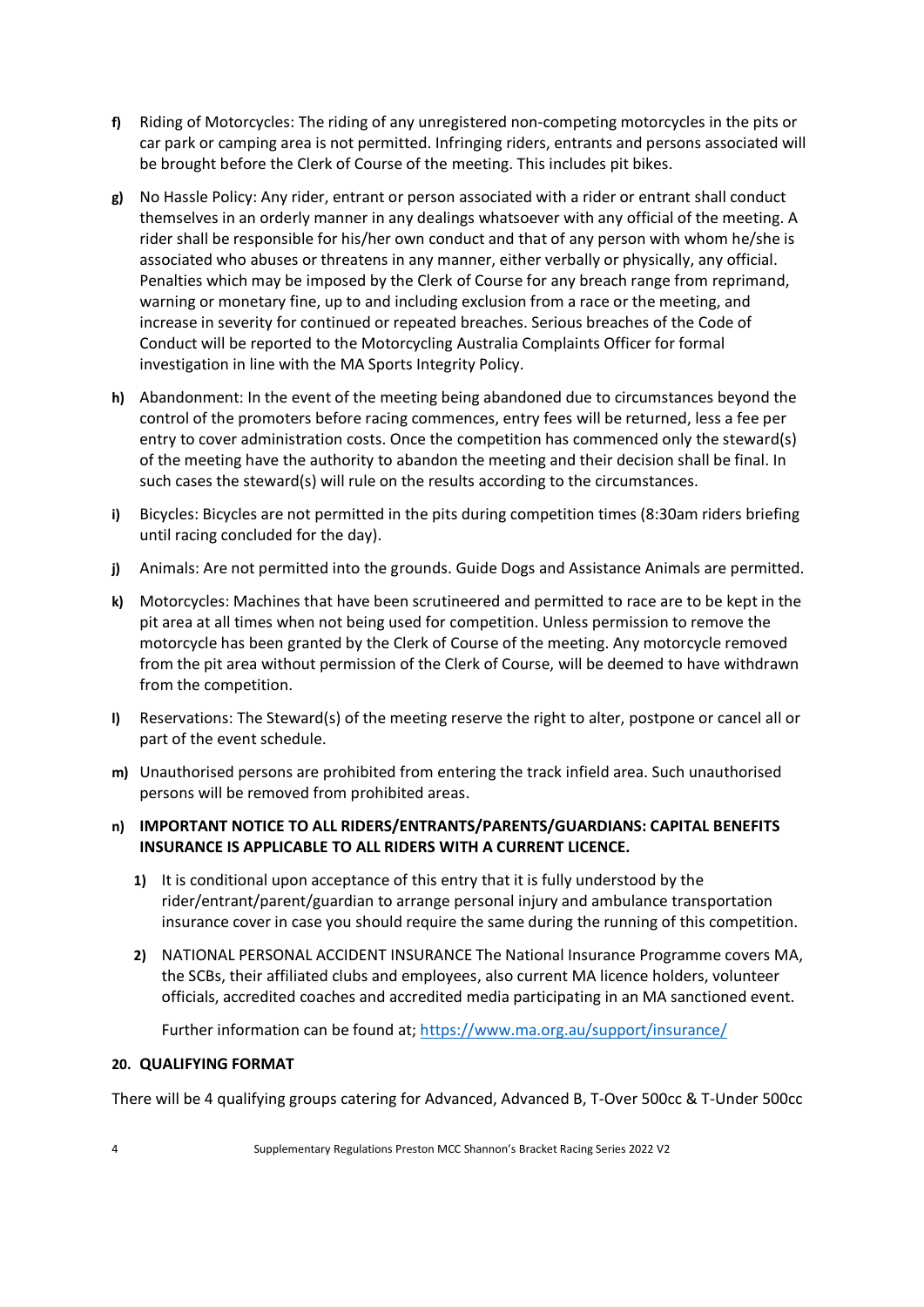Each group will have 3 qualifying sessions of 10 minutes for Broadford and 2 qualifying sessions of 15 minutes for Phillip Island. The third qualifying session at Broadford will have the opportunity to do a practice start from the grid at the end of the session. The final qualifying session will be for Supermoto (Broadford Only).

A rider's fastest lap will be used to determine their Race Bracket. Riders may change to a different qualifying group after their first session, upon application to the race secretary, if they find they are in the wrong group. Each Bracket will have 4 races (time permitting).

#### **21. FORMAT OF RACING**

Bracket Racing has competitors divided into classes of motorcycle but into similar lap times regardless of motorcycle used. In 2022, the brackets T5 - T8 have been divided into groups related to engine capacity. This addition is to ensure safer racing in the less experienced groups.

We anticipate having groupings of approximately 2 to 3 seconds per bracket, which may be adjusted at the discretion of officials depending on numbers within that time frame. Several brackets may be on track at the same time depending on numbers, with the faster bracket starting at the front of a split grid. Riders may start from the rear of the grid for their bracket if they so desire.

Riders who break out of their time bracket will be awarded a 10 second penalty for each time they break out in that race, and may be moved to the next bracket at the discretion of officials. T1 does not have a break out time.

There will also be a race for Supermoto (Broadford Only) at the conclusion of bracket racing which will not be divided into brackets. This will involve the use of the Supermoto track should conditions permit.

At the Phillip Island GP Circuit after receiving the chequered flag at the end of a race, all riders must enter the pits at T4 (not complete the lap and enter at turn 12)

At the Phillip Island GP Circuit, should a Red Flag be displayed, all riders must enter the pits by the first pit entry available to them on the circuit.

#### **22. ANTICIPATED BRACKETS**

The anticipated Brackets, as an example for Broadford SMSC:

| <b>T1</b> under 60 seconds* | $T5$ 69 -72 seconds* over 500cc      |
|-----------------------------|--------------------------------------|
| $T2 \quad 60-63$ seconds*   | T6 72-74 seconds* over 500cc         |
| $T3$ 63-66 seconds*         | <b>T7</b> 69-72 seconds* under 500cc |
| $T4$ 66-69 seconds*         | $T8$ 74+ seconds* under 500cc        |

\*Bracket times may vary depending on the number of riders and different circuits.

Riders may nominate their time bracket if they know what sort of lap times they will be capable of, but may be moved to a different bracket if their qualifying times differ significantly from that nominated.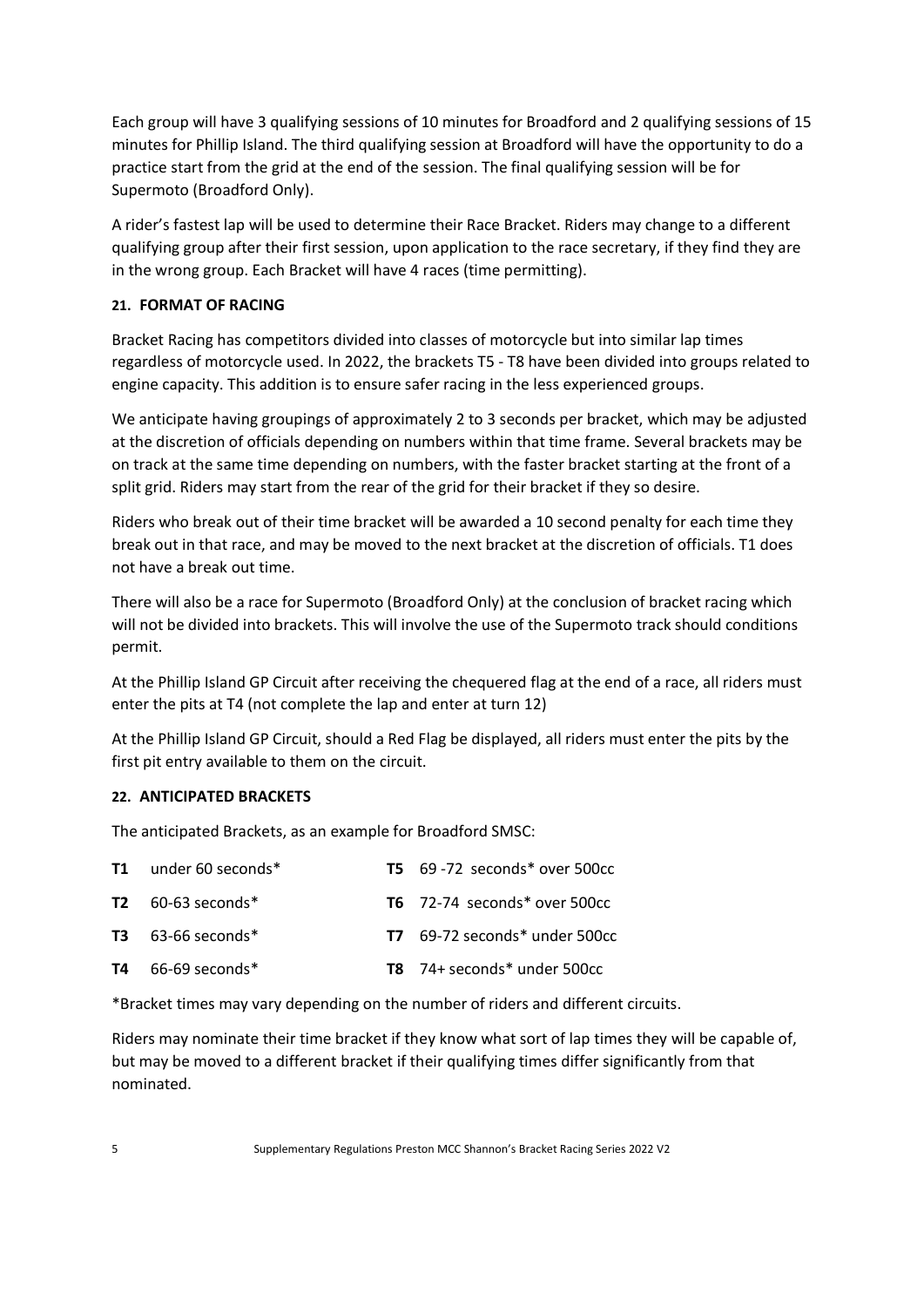At this stage, there are no anticipated brackets for the Phillip Island Circuit. Riders will be monitored during qualifying to ensure they have nominated a suitable qualifying group.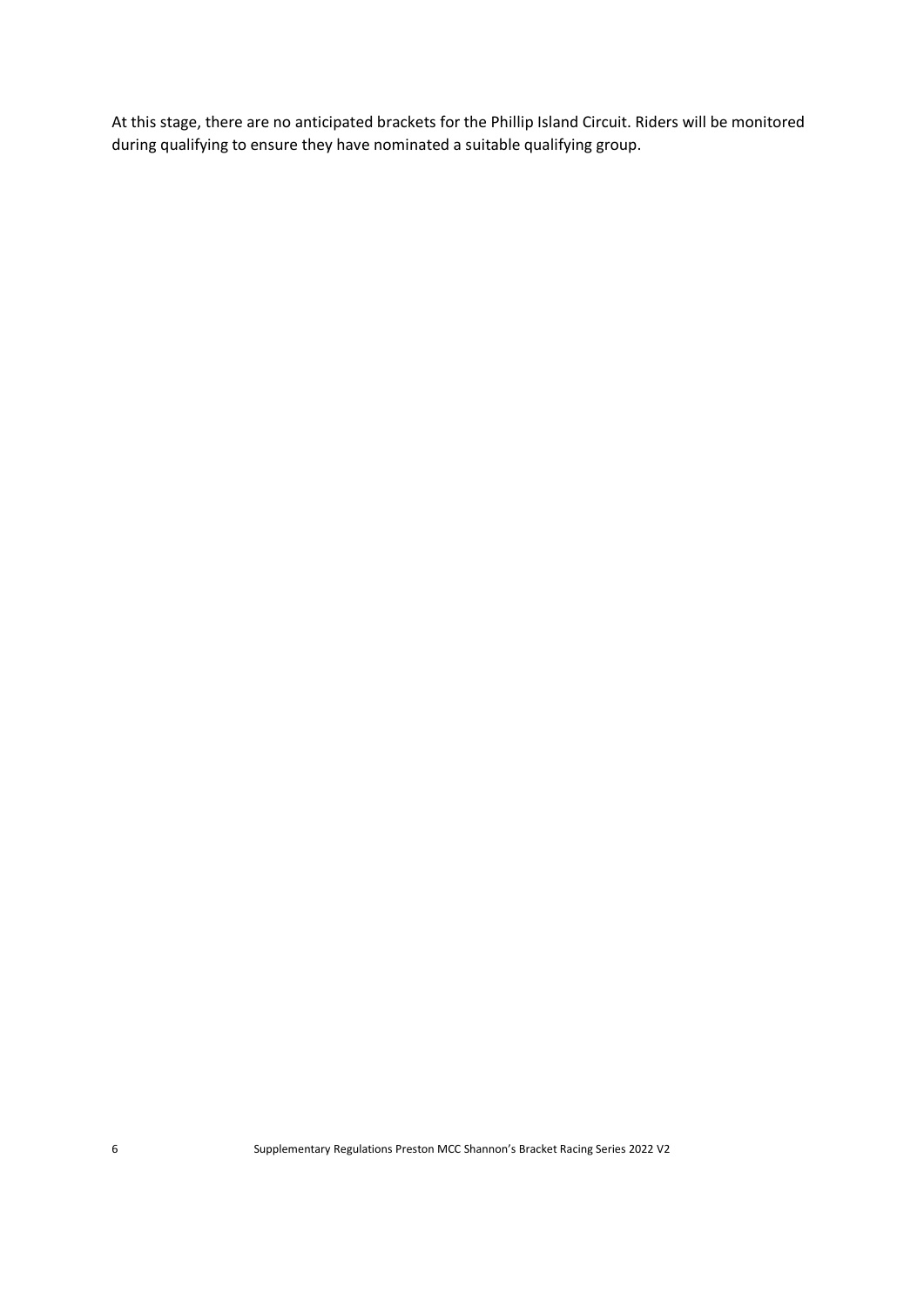| <b>PROPOSED BROADFORD SCHEDULE</b> |                                                             |                    |  |  |
|------------------------------------|-------------------------------------------------------------|--------------------|--|--|
| Venue Gates Open                   |                                                             | 7:00am             |  |  |
| Sign On and Scrutineering From     |                                                             | 7:15am             |  |  |
| <b>Rider Briefing</b>              |                                                             | 8:30am             |  |  |
| <b>Track Opens</b>                 |                                                             | 9:05am             |  |  |
| Qualifying 1                       | Advanced Group Q1                                           | 20 Minutes         |  |  |
| Qualifying 2                       | Advanced Group B Q1                                         | 20 Minutes         |  |  |
| Qualifying 3                       | T-Over 500cc Group Q1                                       | 20 Minutes         |  |  |
| Qualifying 4                       | T-Under 500cc Group Q1                                      | 20 Minutes         |  |  |
| Qualifying 5                       | <b>Advanced Group Q2</b>                                    | 20 Minutes         |  |  |
| Qualifying 6                       | Advanced B Group Q2                                         | 20 Minutes         |  |  |
| Qualifying 7                       | T-Over 500cc Group Q2                                       | 20 Minutes         |  |  |
| Qualifying 8                       | T-Under 500cc Q2                                            | 20 Minutes         |  |  |
| Qualifying 9                       | Advanced Group Q3                                           | 20 Minutes         |  |  |
| Qualifying 10                      | Advanced B Group Q3                                         | 20 Minutes         |  |  |
| Qualifying 11                      | T-Over 500cc Group Q3                                       | 20 Minutes         |  |  |
| Qualifying 12                      | T-Under 500cc Group Q3                                      | 20 Minutes         |  |  |
| Qualifying 13                      | Supermoto Practice (Bitumen Only)                           | 20 Minutes         |  |  |
| Race 1                             | Brackets T1 & T2 - Race 1                                   | 6 Laps             |  |  |
| Race 2                             | Brackets T3 & T4 - Race 1                                   | 6 Laps             |  |  |
| Race 3                             | Brackets T5 & T6 - Race 1                                   | 6 Laps             |  |  |
| Race 4                             | Brackets T7 & T8 - Race 1                                   | 6 Laps             |  |  |
| <b>Lunch Break</b>                 |                                                             | 1:00pm (estimated) |  |  |
| Race 5                             | Brackets T1 & T2 - Race 2                                   | 6 Laps             |  |  |
| Race 6                             | Brackets T3 & T4 - Race 2                                   | 6 Laps             |  |  |
| Race 7                             | Brackets T5 & T6 - Race 2                                   | 6 Laps             |  |  |
| Race 8                             | Brackets T7 & T8 - Race 2                                   | 6 Laps             |  |  |
| Race 9                             | Brackets T1 & T2 - Race 3                                   | 6 Laps             |  |  |
| Race 10                            | Brackets T3 & T4 - Race 3                                   | 6 Laps             |  |  |
| Race 11                            | Brackets T5 & T6 - Race 3                                   | 6 Laps             |  |  |
| Race 12                            | Brackets T7 & T8 - Race 3                                   | 6 Laps             |  |  |
| Race 13                            | Brackets T1 & T2 - Race 4                                   | 6 Laps             |  |  |
| Race 14                            | Brackets T3 & T4 - Race 4                                   | 6 Laps             |  |  |
| Race 15                            | Brackets T5 & T6 - Race 4                                   | 6 Laps             |  |  |
| Race 16                            | Brackets T7 & T8 - Race 4                                   | 6 Laps             |  |  |
| Race 17                            | Supermoto Race (With Dirt Circuit)                          | 4 Laps             |  |  |
| Race 18                            | Supermoto Race (With Dirt Circuit)                          | 4 Laps             |  |  |
|                                    | Presentations Commencing 30 Minutes on Completion of Events |                    |  |  |